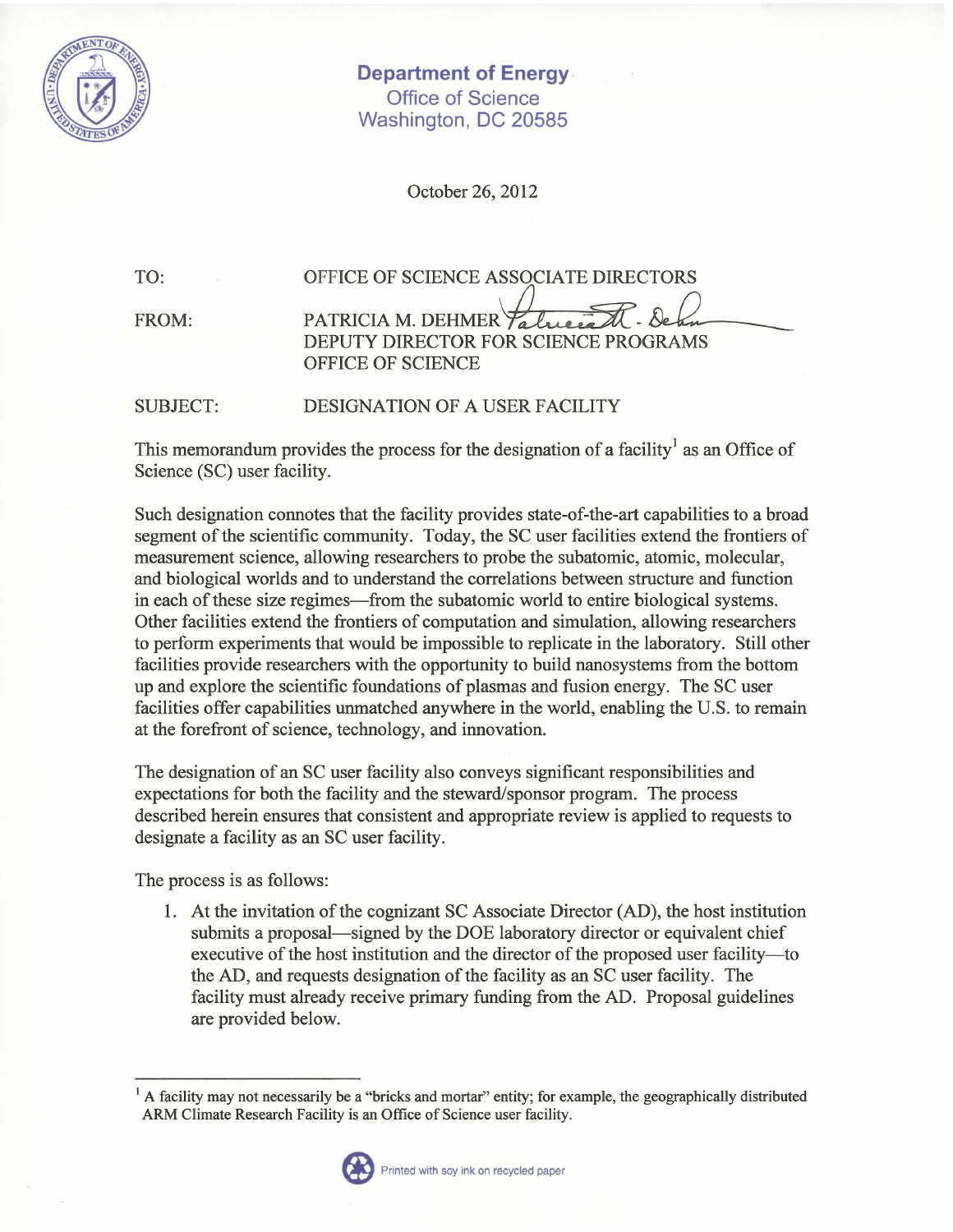- 2. If after consideration and possible review, the AD agrees with the proposed action, he/she transmits the proposal and any supporting documentation to the Chair of the SC User Facilities Working Group (the WG) for consideration. If additional funding is required to support operations of the facility as a user facility, the AD must note and agree to provide this funding. The AD must also include a description of the planned process to periodically review the scientific productivity and operations of the proposed user facility.
- 3. The WG reviews the proposal, the AD's proposed process for reviewing the user facility, and any supplemental material provided by the AD, and provides a documented recommendation to the Deputy Director for Science Programs.
- 4. The Deputy Director for Science Programs issues a determination.

## **Proposal Guidelines**

## **The proposal must include the following:**

**(1) The reason for proposing the designation of the facility as an SC user facility.** 

The proposal should identify the unique capabilities that are offered, explain how these capabilities enable fundamental research essential to the DOE mission and show what impact can be achieved by providing broad access to these capabilities (e.g., leveraged investment, collaborative opportunities, increased scientific efficiency). The proposal should describe the potential user base.

The WG will consider the potential "impact" of the proposed user facility on the scientific/technical communities, including the potential for accelerating the pace of scientific discovery, increasing the scale of discovery, enabling unique science, and enabling a range of science.

**(2) Evidence that the facility conforms to the SC user facility definition, which is posted on the SC website at [http://science.energy.gov/user-facilities.](http://science.energy.gov/user-facilities)** The definition is quoted in boldface below with corresponding guidelines for the content of the proposal:

**A user facility is a federally sponsored research facility available for external use to advance scientific or technical knowledge under the following conditions:**

- **The facility is open to all interested potential users without regard to nationality or institutional affiliation.**
	- $\triangleright$  The proposal should state the facility's access policies and identify the legal instrument(s) that will govern user access (e.g., User Agreements, Work for Others Agreements, CRADAs).
- **Allocation of facility resources is determined by merit review of the proposed work.**
	- $\triangleright$  The proposal should provide a plan for soliciting proposals, conducting merit review, and selecting user projects.